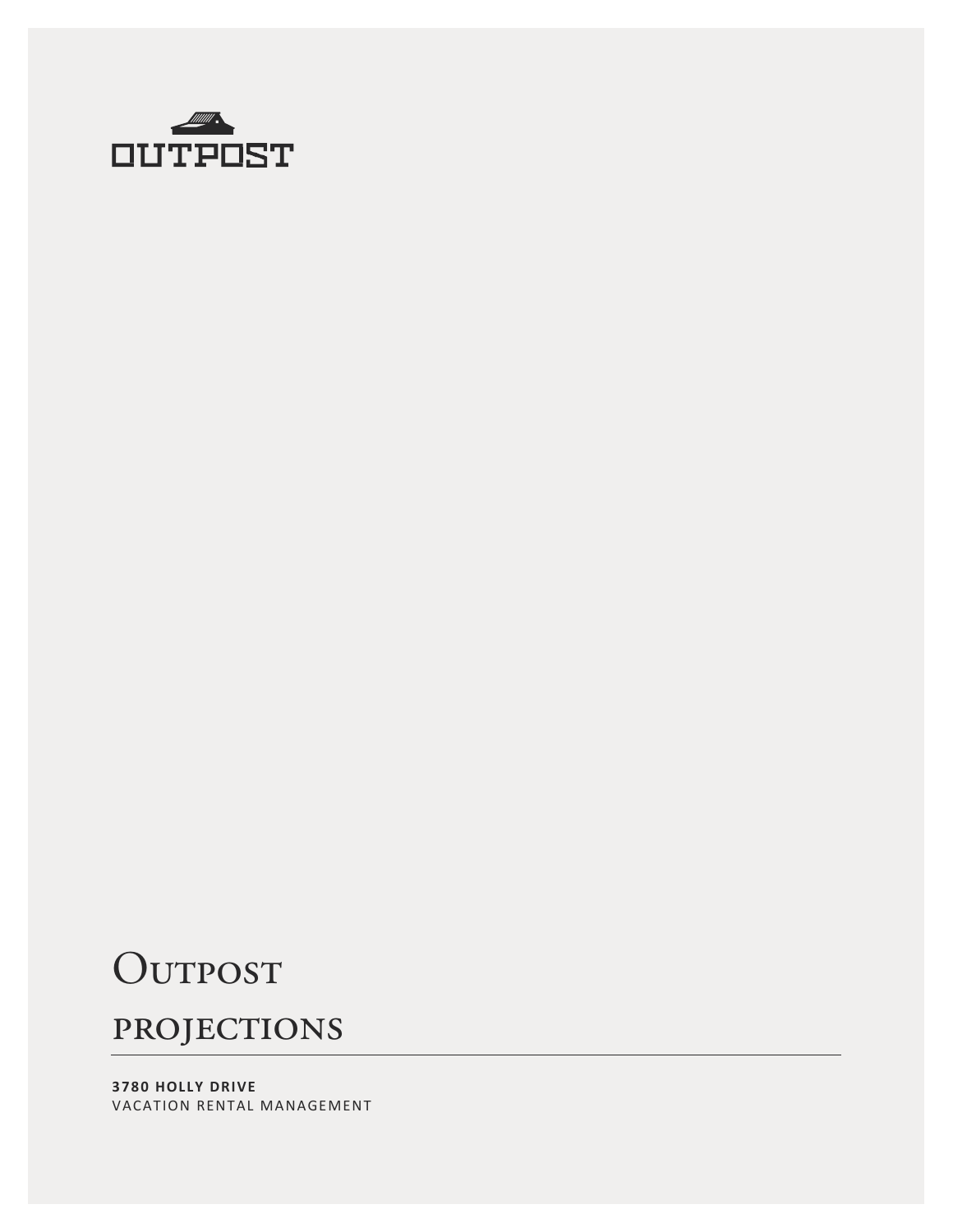

## TABLE OF CONTENTS

**PAGE 3** AVAILABLE OCCUPANCY

**PAGE 4** THE SCIENCE OF DYNAMIC & STRATEGIC PRICING

**PAGE 5** TWO-YEAR PROJECTIONS

**PAGE 6** OUTPOST MANAGEMENT TEAM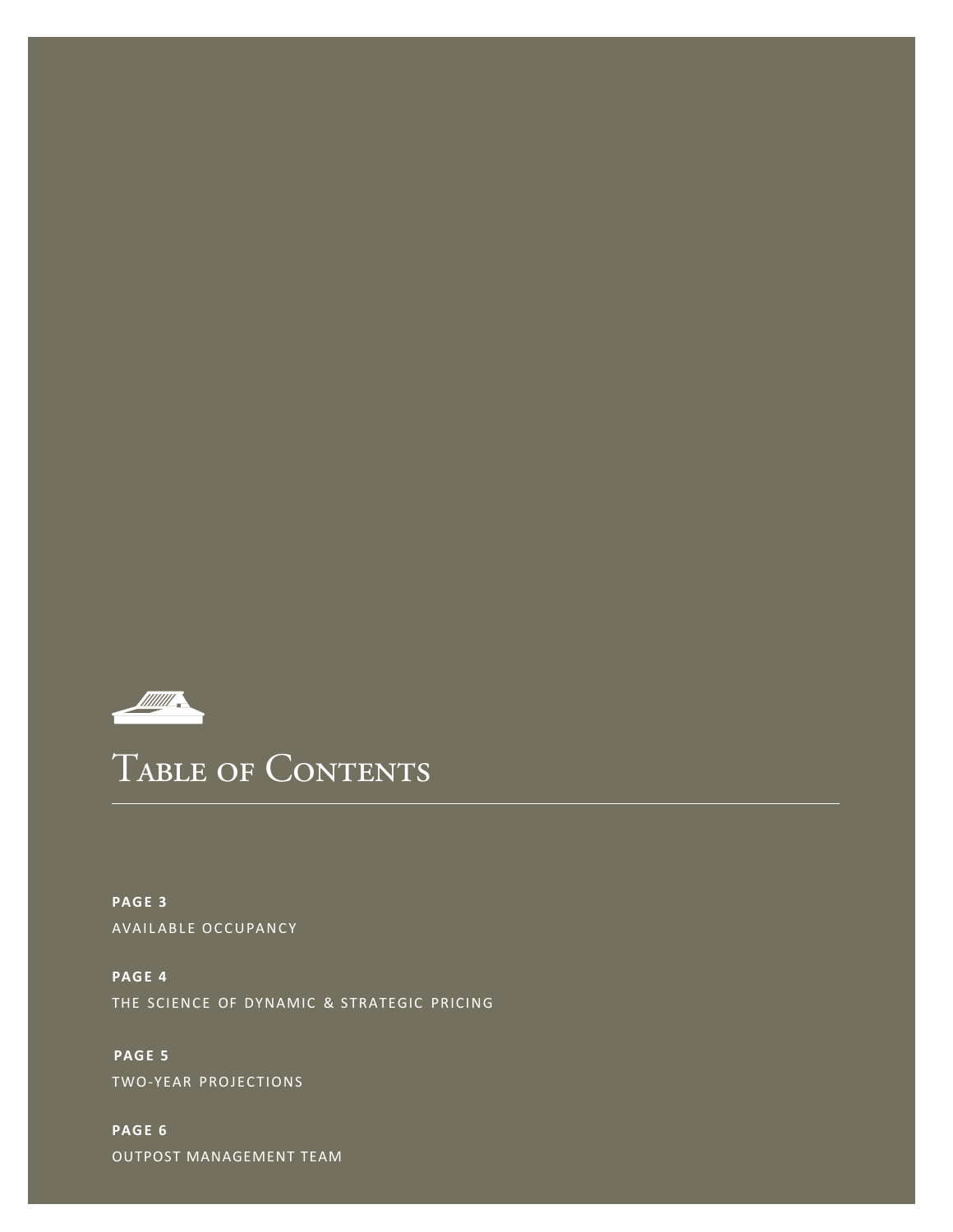### **AVA I L A B L E O C CUPANC Y**

Defined as the ratio between nights booked versus the total nights available for booking, Available Occupancy is a true measure of how well you are able to fill homes. The calculation strips out owner stays and only factors nights available for guests to book.



The data range above was pulled on September 22, 2020 and spans from September 20, 2020 to September 21, 2021.

KeyData Dashboard is an analytics platform that pulls booking information directly from a participant's reservation system. In Jackson Hole, there are five market participants including Outpost.

**According to this data: Outpost (blue line) boasts an average Available Occupancy of 77% versus its competitors' (orange line) average of 58.6%.**

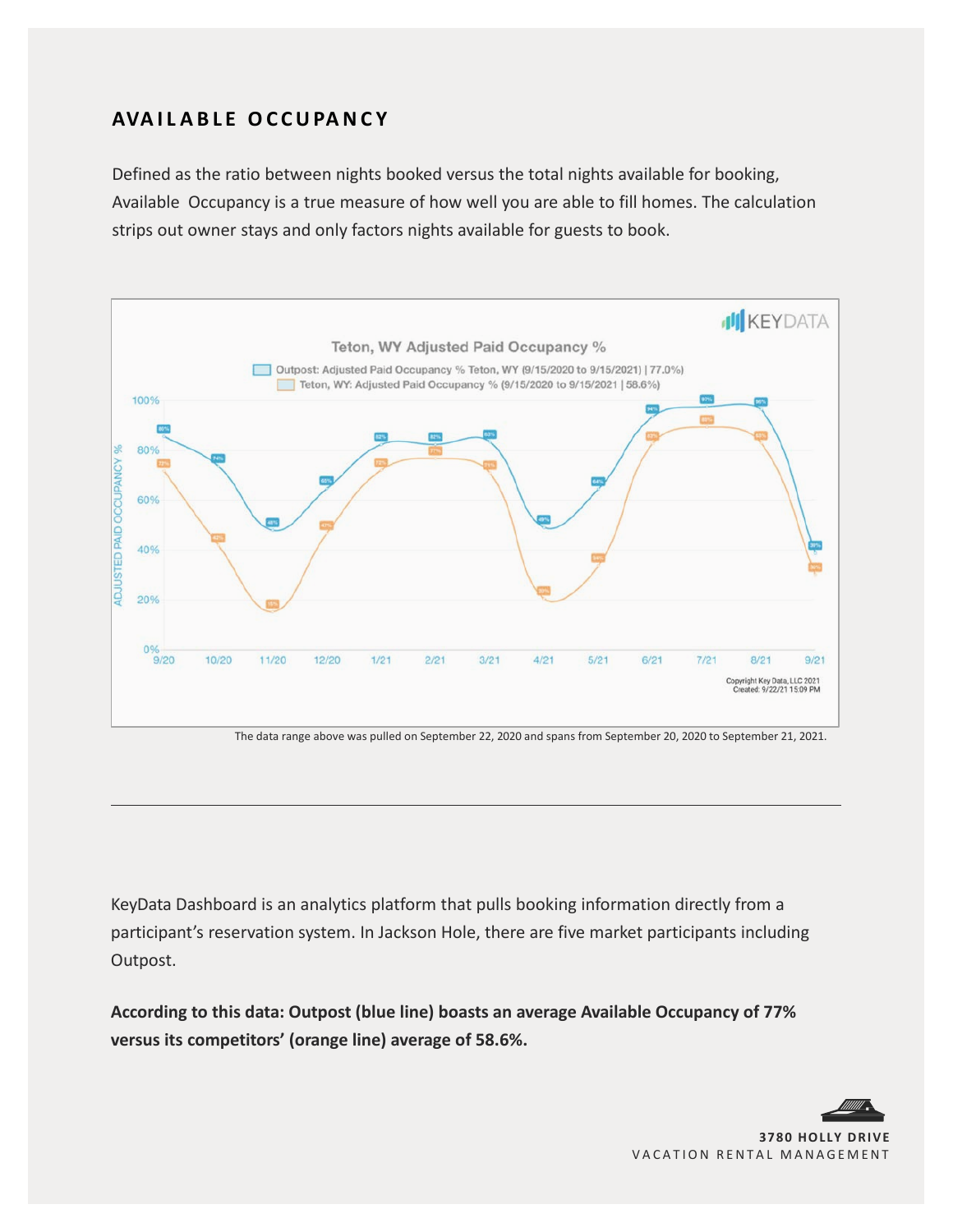#### **TH E S C I E NC E OF DYN A M I C & S T R AT E G I C P R I C ING**

We maximize revenue by sifting through the analytics on both aggregate and individual levels. Our in-house revenue team tweaks pricing and strategy of our homes on a daily basis to ensure we deliver optimal performance. The following projections assume zero owner-occupied days and a strategy focused on optimized income.



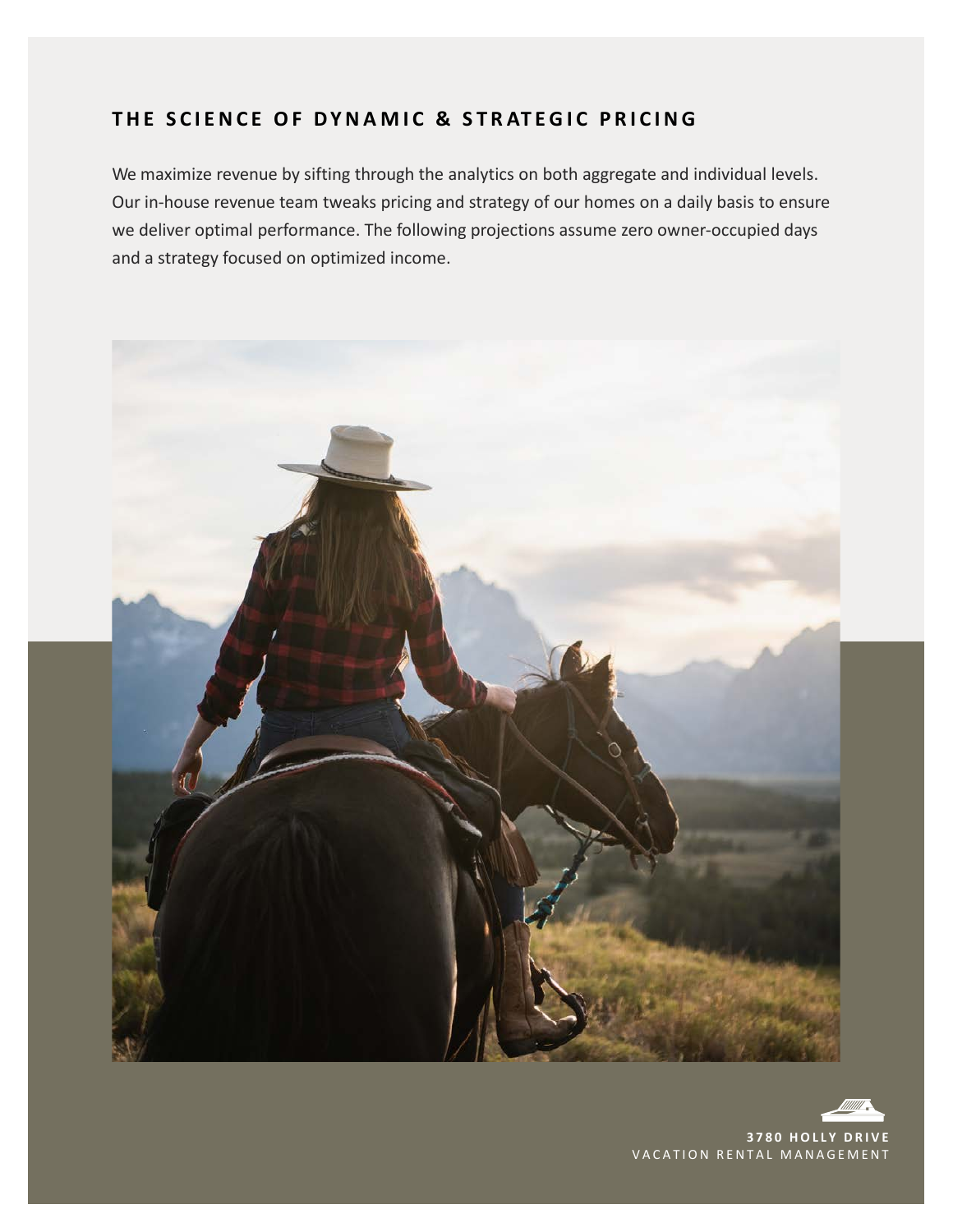#### **T W O -Y E A R P ROJ E C T IO N S**

It is important to note the above figures include forecasts and projections that represent Outpost's assumptions and expectations in light of currently available information. Outpost's actual performance results may differ from those projected. Consequently, no guarantee is presented or implied as to the accuracy of specific forecasts.

| <b>ENTERED VARIABLES</b>    |             | <b>RESULTS</b>        |           |
|-----------------------------|-------------|-----------------------|-----------|
| Net Rent                    | \$270,000   | Net Rent              | \$270,000 |
| Management Fee              | 35.0%       | Management Fee        | \$94,500  |
|                             |             |                       |           |
| <b>HOA Fee</b>              | \$0         | <b>HOA Fee</b>        | \$0       |
| Property Taxes              | \$16,112    | <b>Property Taxes</b> | \$16,112  |
| <b>Utilities</b>            | \$3,500     | Utilities             | \$3,500   |
| Cable                       | \$2,000     | Cable                 | \$2,000   |
| Maintenance                 | \$1,500     | Maintenance           | \$1,500   |
|                             |             |                       |           |
|                             |             | Net Income            | \$152,388 |
| <b>Closing / List Price</b> | \$6,950,000 | Net Yield             | 2.19%     |

#### PRICE VS. YIELD